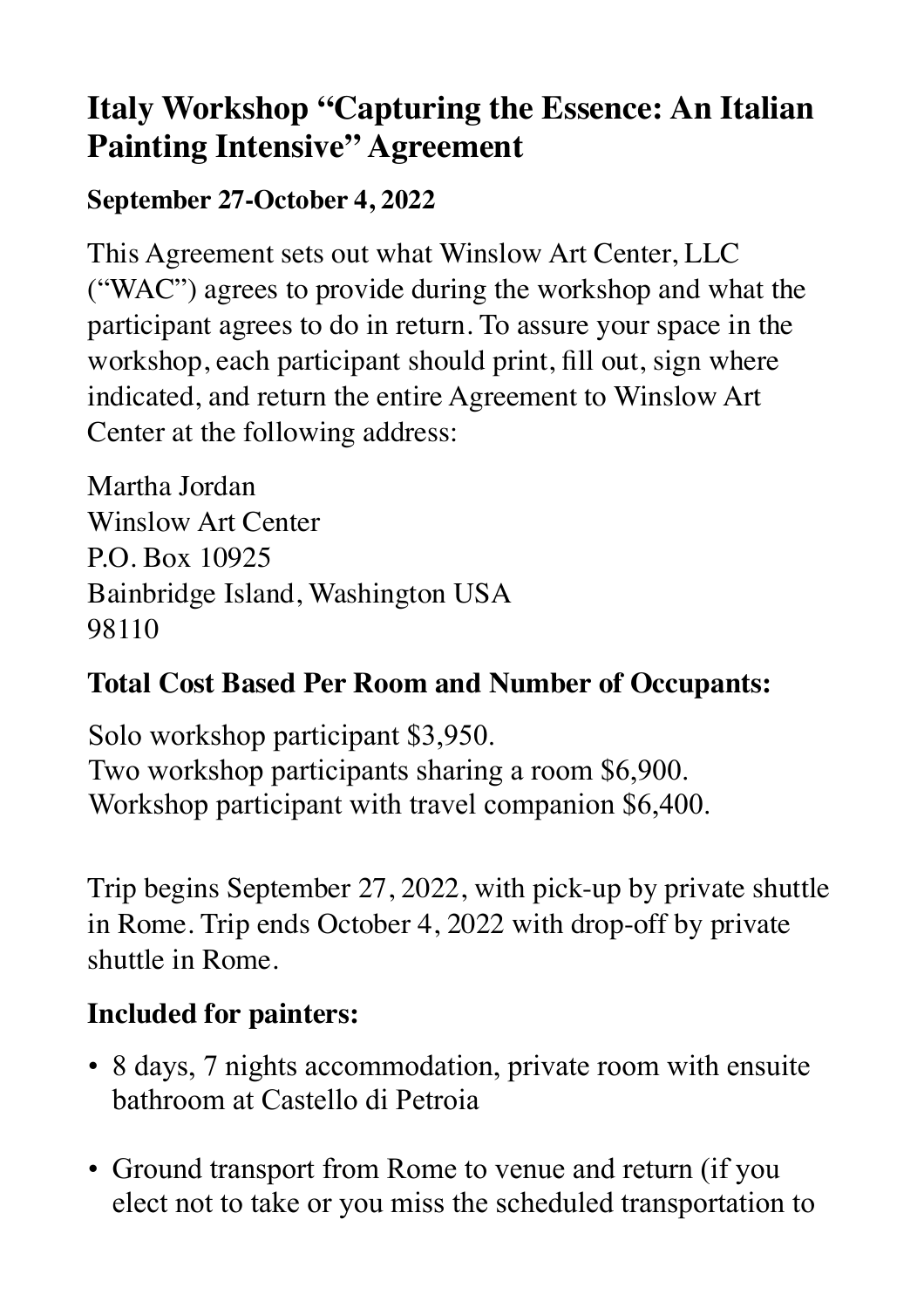and from Rome arranged by WAC, you are responsible for your travel costs)

- All breakfasts, 5 lunches, all dinners with wine
- 5 full days of painting instruction with Ingrid Christensen
- WiFi
- Welcome aperitivo, excursion to town of Gubbio, wine tasting, outdoor astronomy and stargazing lecture, closing reception, translation and travel assistance services

## **Included for non-painters**

- 8 days, 7 nights accommodation, private room with ensuite bathrooms at Castello di Petroia
- Ground transport from Rome to venue and return (if you elect not to take or you miss the scheduled transportation to and from Rome arranged by WAC, you are responsible for your travel costs)
- All breakfasts, 5 lunches, all dinners with wine
- WiFi
- Welcome aperitivo, excursion to towns of Gubbio and Perugia, wine tasting, outdoor astronomy lecture, cooking lesson, truffle hunting, horseback riding excursion, closing reception, translation and travel assistance services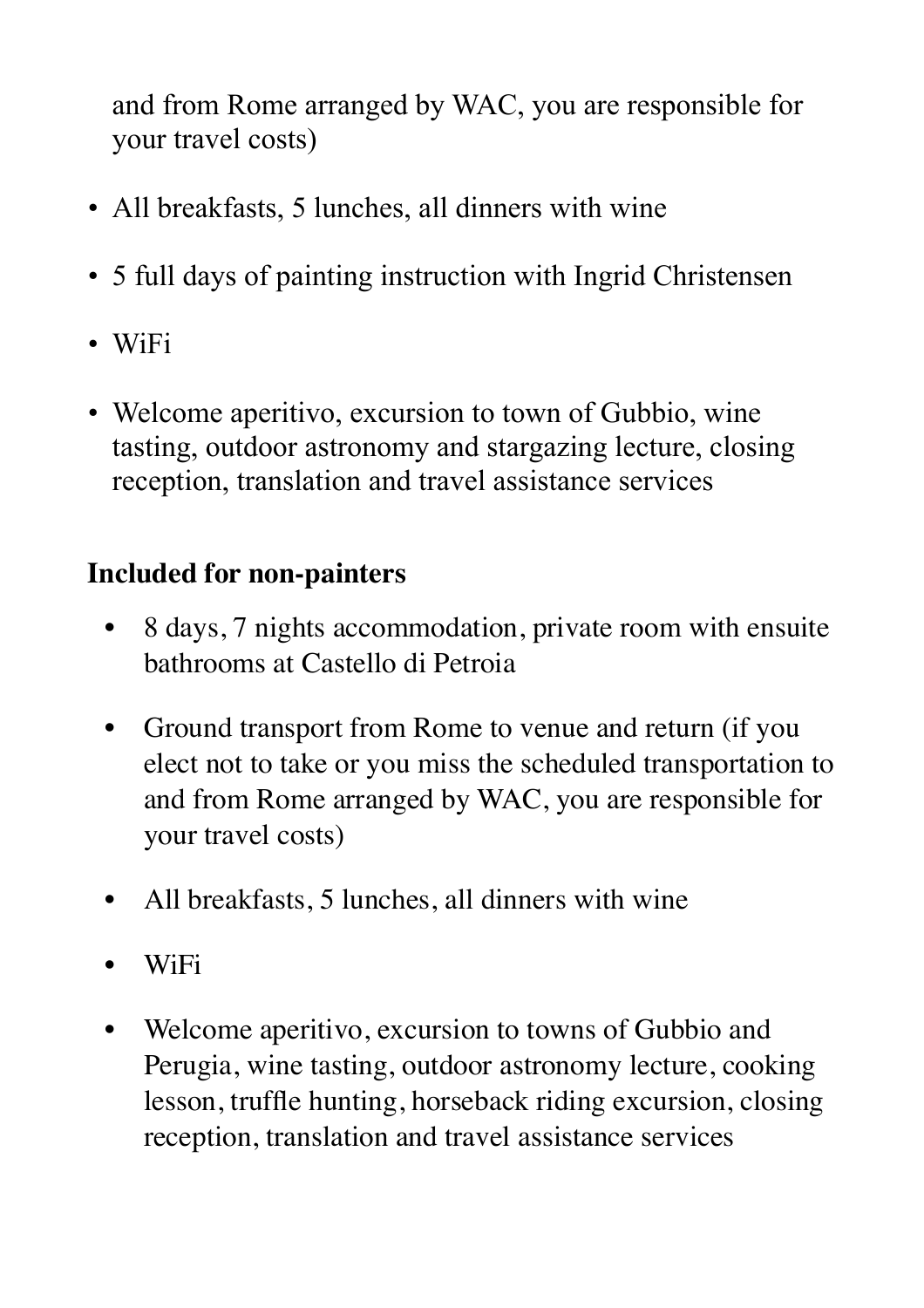## **Not Included in Trip Cost:**

- Airfare and travel costs outside of those specified above
- Travel Insurance- strongly recommended
- Painting supplies
- Independent meals, sight-seeing, personal expenses outside of those specified
- Gratuites
- Itineraries are subject to change. Italy is full of surprises and we need to be flexible enough to take advantage of whatever comes along so that participants can enjoy the best possible travel experience. Activities in the itinerary may be substituted for alternative experiences, should the need arise.

## **Payments:**

- A \$750 non-refundable deposit per person is due at time of registration to reserve your spot. You may cancel your reservation for a full refund of the deposit within 24 hours. After 24 hours, the deposit is non-refundable.
- Final payment of the balance of the trip cost is due no later than May 29, 2022. Missing the final payment deadline may result in cancellation of your reservation.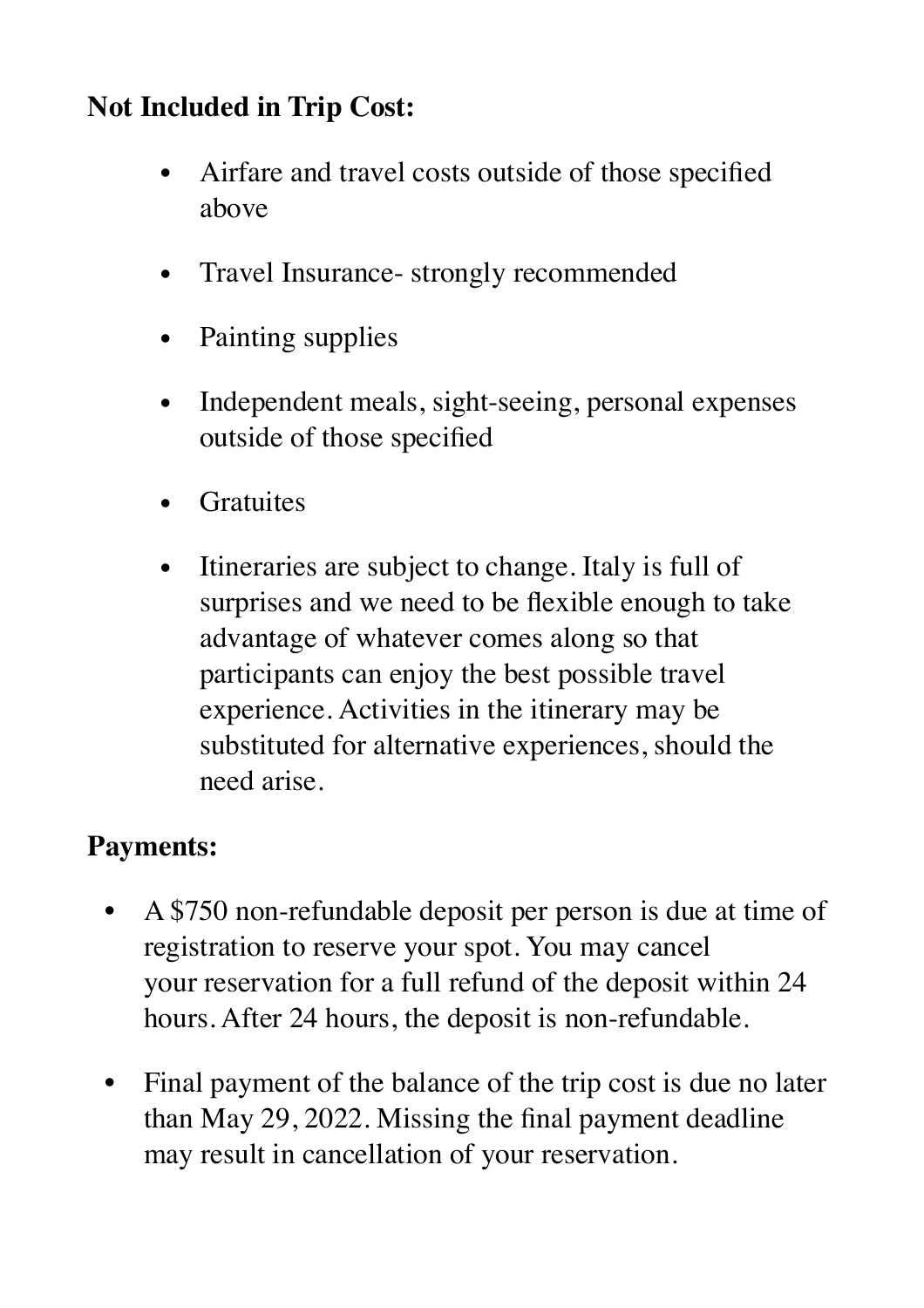## **Travel Insurance:**

WAC does not offer travel insurance and will not be responsible for reimbursement of any costs, payments or damages incurred by tour participants except as specifically provided in this agreement. Personal travel insurance is, therefore, strongly suggested to cover non-refundable costs such as airline tickets, loss of luggage, trip delays, medical evacuation, foreign medical coverage, and reimbursement of accommodations, workshop tuition and other tour costs.

#### **Workshop Cancellation Policy:**

If WAC elects to cancel the workshop, the entire amount you have paid to WAC will be refunded to you within 14 days after the tour's cancellation. In the unlikely event this should occur, WAC has no other obligations to participants for cancelled trips including, but not limited to, costs or fees related to the issuance and/or cancellation of airline tickets or other travel reservations not made by WAC. WAC has no responsibility to provide refunds if the workshop is cancelled as the result of risk or threat of war, riot, civil strife, industrial dispute, terrorist activity, natural disaster, fire or other similar events beyond WAC's control. For cancellation resulting from or related to Covid 19, please see the paragraph titled "Covid 19" below.

In the unlikely event that the designated art instructor is unable to attend the workshop, WAC may, at its sole discretion, substitute a qualified instructor to teach the course, or cancel the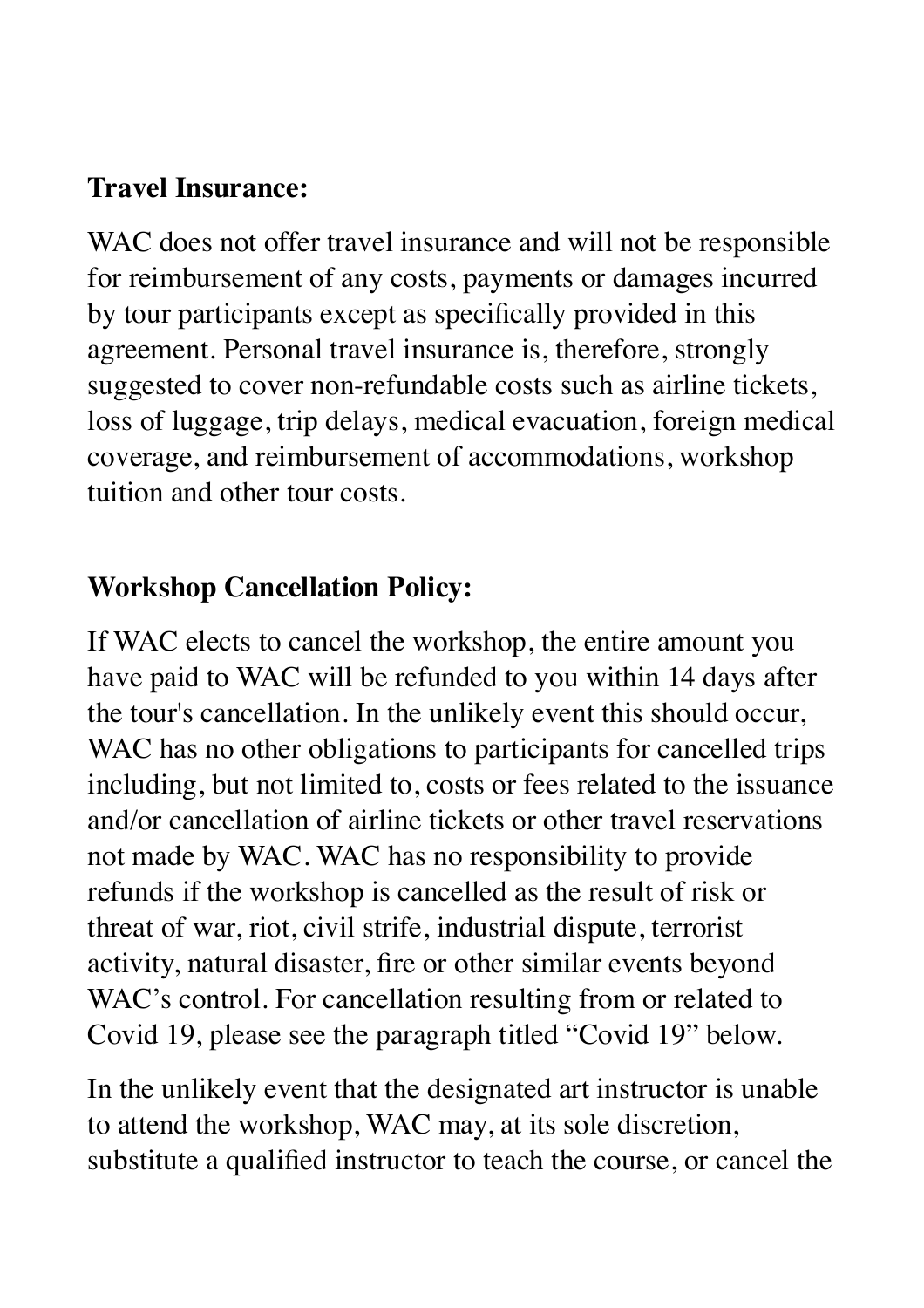trip. If WAC cancels the trip, WAC will refund amounts paid by participants to the WAC as provided above.

## **Refunds After Cancellation by Participant:**

Cancellation by the participant for any reason more than 120 days prior to the date the workshop starts will result in a full refund of amounts paid to WAC minus the non-refundable \$750 deposit.

Cancellation by the participant for any reason between 120 days and 45 days prior to the date the workshop starts will result in a 75% refund minus the non-refundable deposit only if WAC is able after a good faith effort to fill the vacancy.

Cancellation by participant for any reason 44 days or less prior to the date the workshop starts will result in a forfeiture of all amounts paid to WAC.

# **PARTICIPANT EXPECTATIONS:**

Participants assume certain responsibilities, risks and obligations to their fellow participants, the instructor and Winslow Art Center including, but not limited to, the following:

• Foreign travel and painting classes involve moderate levels of physical activity. Participants should be capable of handling their own roll-on luggage and carrying their own painting gear over short distances, and be prepared to walk moderate distances over uneven surfaces, such as cobblestone streets. Winslow Art Center will attempt to accommodate the participants' special needs, but makes no guarantee to be able to do so.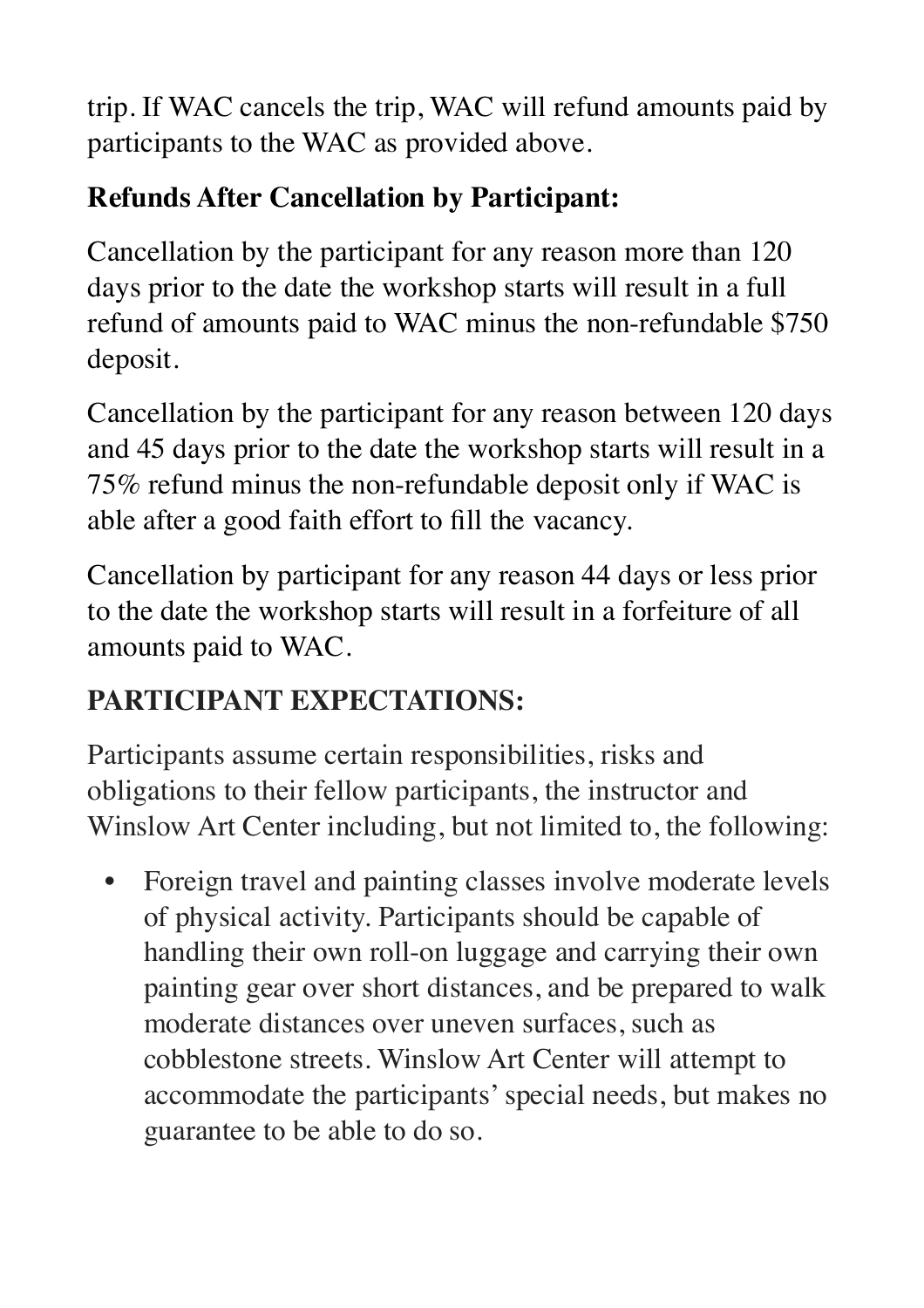- Life in Italy is undoubtedly different from that of many participants' home countries, which is part of the charm and challenge of foreign travel. While Winslow Art Center endeavors to arrange accommodations, meals and excursions to provide the highest quality experience, participants may find certain amenities to which they are accustomed different or lacking.
- Although participants seeking privacy will find plenty of time to paint and explore on their own, this is still a group art experience. Meals, excursions and art classes are largely communal and participants are expected to enter into the spirit of the adventure. An overly critical or abrasive participant can diminish the experience of the entire group. If you feel you will have difficulty being courteous or accepting of others, or meeting with good grace the challenges of a sometimes demanding art class, or of life and travel in a foreign environment, this trip is not for you.
- In the unlikely event that a participant in the workshop is unreasonably disruptive or conducts him or herself in a manner incompatible with the safety and reasonable enjoyment of other members of the tour, WAC reserves the right and discretion to expel that person from the workshop, without any claims against WAC.

## **COVID-19:**

For the safety and peace of mind of your fellow participants and instructor, all participants are required to provide proof of Covid-19 vaccination at least two weeks prior to departure or, in the alternative, proof of a negative Covid test within 72 hours of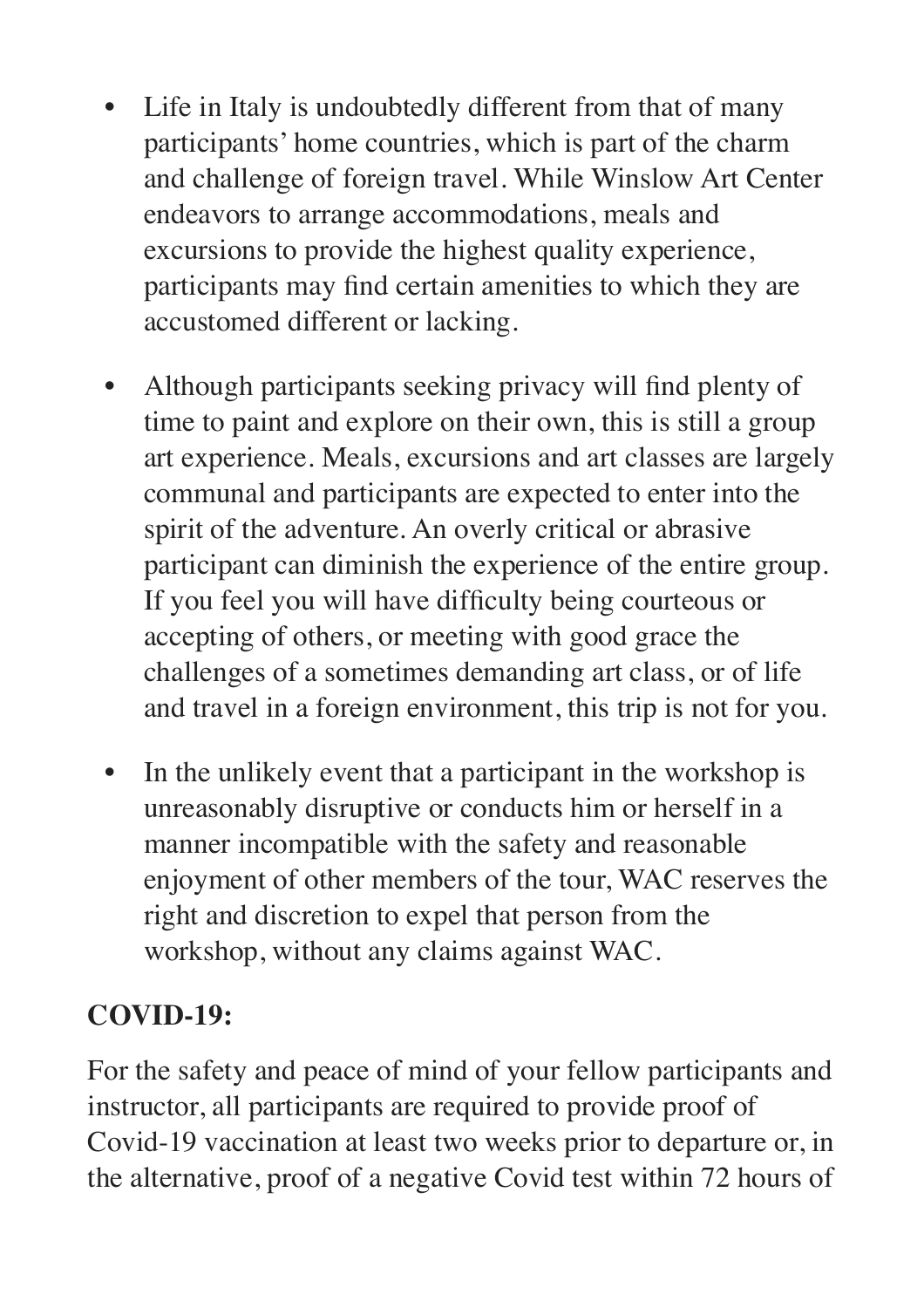departure. Participants who test positive for Covid within two weeks of the departure date will not be allowed to participate in the trip. Participants who test positive for Covid during the trip will not be allowed to continue with the trip. The risk of contracting Covid is solely that of the participant and standard cancelation terms will apply.

Notwithstanding the above, governmental entities, airlines, hotels, restaurants and other vendors may impose their own Covid restrictions and requirements and those restrictions may change with little or no notice over time. Winslow Art Center will make best efforts to notify participants of any Covid related restrictions or requirements imposed by the hotel, restaurant and excursion vendors with whom it contracts. Nevertheless, it is the responsibility of the participant to be aware of, and to comply with, the restrictions and requirements of governmental and private entities including, but not limited to, the requirements imposed by airlines. Failure to comply may result in the participant's expulsion from the workshop.

In the unlikely event that, after the date of final trip payment to Winslow Art Center, the Italian government imposes a complete shutdown barring entry to foreign visitors as the result of Covid, irrespective of vaccination or testing, Winslow Art Center will make best efforts to reimburse participants 100% of their payments to Winslow Art Center without compensation or profit to Winslow Art Center. To this end, Winslow Art Center has obtained assurance from vendors in Italy that in the event of a shutdown of the country to foreign visitors, the vendors will reimburse Winslow Art Center for deposits made for lodging, meals, transportation to and from Rome to the hotel, and excursions. If any vendor or vendors in Italy are unable or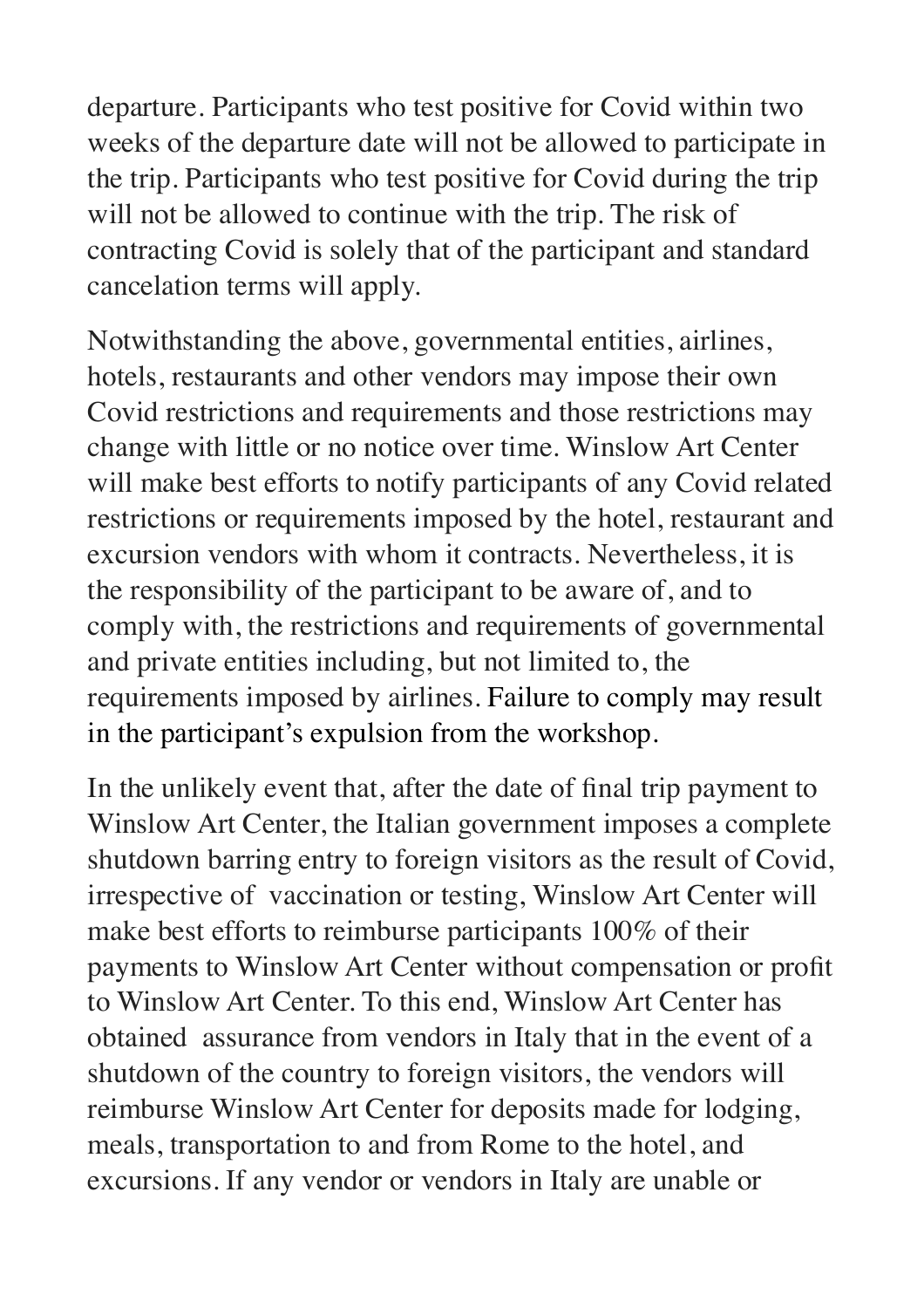refuse to honor their assurances to reimburse deposits, Winslow Art Center will not be responsible to participants for the amount of the deposits that are not reimbursed.

# **Liability :**

I recognize the risks that foreign travel may present, such as, but not limited to, food-borne illness, health problems, personal injury, political unrest, natural disaster, and/or other unforeseen circumstances that could arise. I acknowledge and agree that Winslow Art Center and Martha Jordan are only responsible for providing the lodging and classes outlined above. Further, I agree to waive any and all claims against Winslow Art Center, Martha Jordan and her family members who may assist her in arranging or conducting the art tour, for personal injury or damages that I may incur arising from any cause, including claims for personal injury or damages arising out the negligence of Winslow Art Center, Martha Jordan or her family members, related to the above described trip. I am aware that the workshop itinerary is entirely elective and any activities outside the workshop itinerary are not covered in the workshop price and any additional costs incurred will be my responsibility. I will not hold Winslow Art Center, responsible for any changes, delays, cancellations or other unforeseeable occurrences in connection to these travel arrangements, except as specified above.

I have read and acknowledge this Agreement with Winslow Art Center for the workshop with Ingrid Christensen at Castello di Petroia, September 27-October 4, 2022. I agree to the terms as outlined herein.

## **Dispute Resolution:**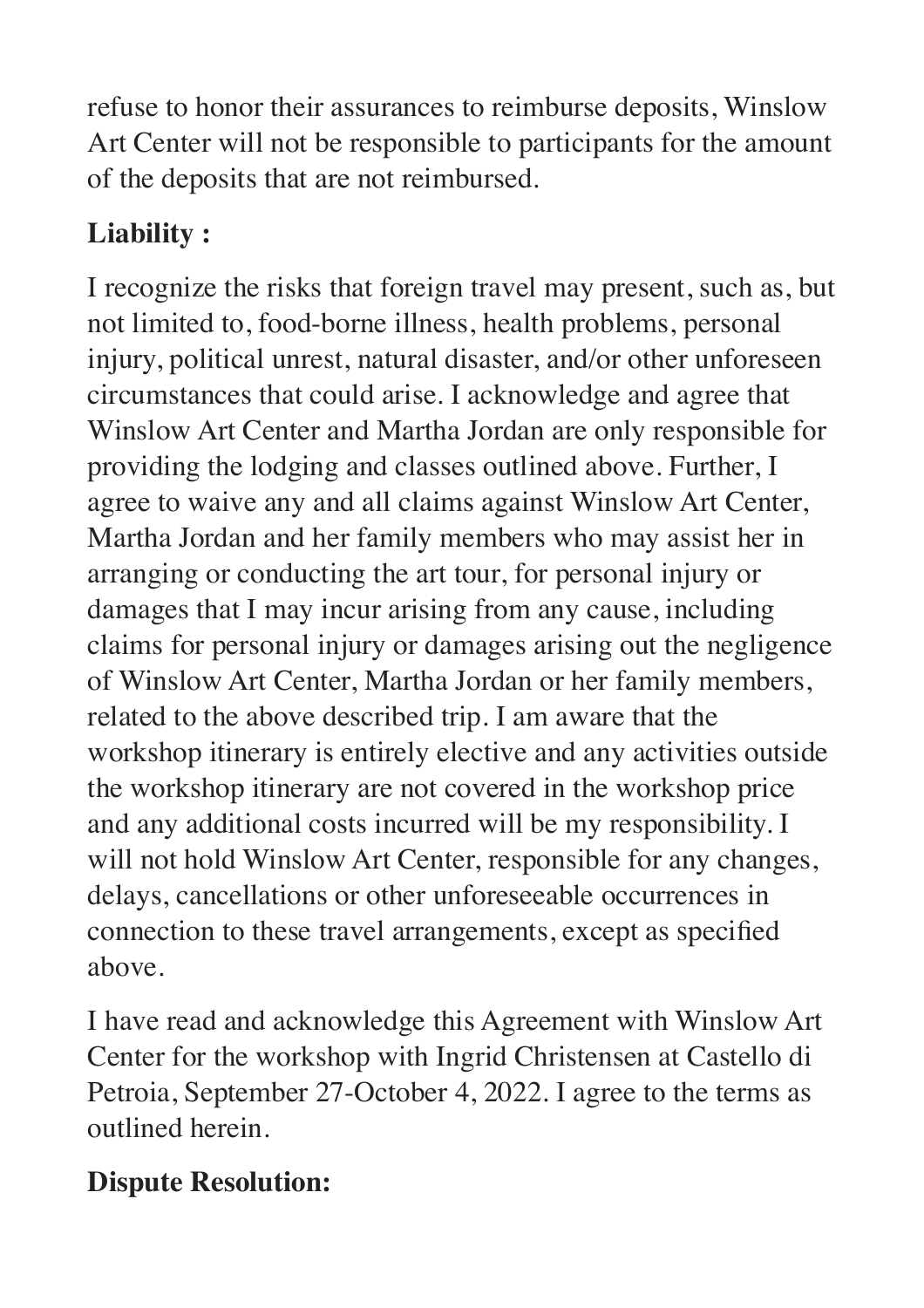All disputes between the participant and Winslow Art Center arising out of or in any way connected to this Agreement will be resolved through confidential binding arbitration held in King County, Washington in accordance with the Arbitration Rules and Procedures of the Judicial Arbitration and Mediation Services ("JAMS"). The state or federal courts of the State of Washington and the United States in King County have exclusive jurisdiction over any appeals and the enforcement of an arbitration award. Any claim arising out of or related to this Agreement must be filed with JAMS within one year after such claim arose or the claim is permanently barred.

## **Governing Law:**

The terms of this Agreement and any dispute arising out of or in any way connected with this Travel Agreement will be construed and governed pursuant to the laws of the State of Washington or, if applicable, federal law.

## **Environmental Commitment:**

Winslow Art Center recognizes that air travel contributes to the emission of climate changing carbon into the atmosphere and has committed to doing its share to offset those costs to the environment. Based on research available on the Internet, it costs approximately \$30 of investment in environmental initiatives in the developing world to mitigate the carbon emissions created by one round-trip flight between the US and Europe. For our mutual peace of mind, Winslow Art Center will donate from its pocket \$30 per trip participant to the Rainforest Alliance, or other similar organization committed to climate conservation.